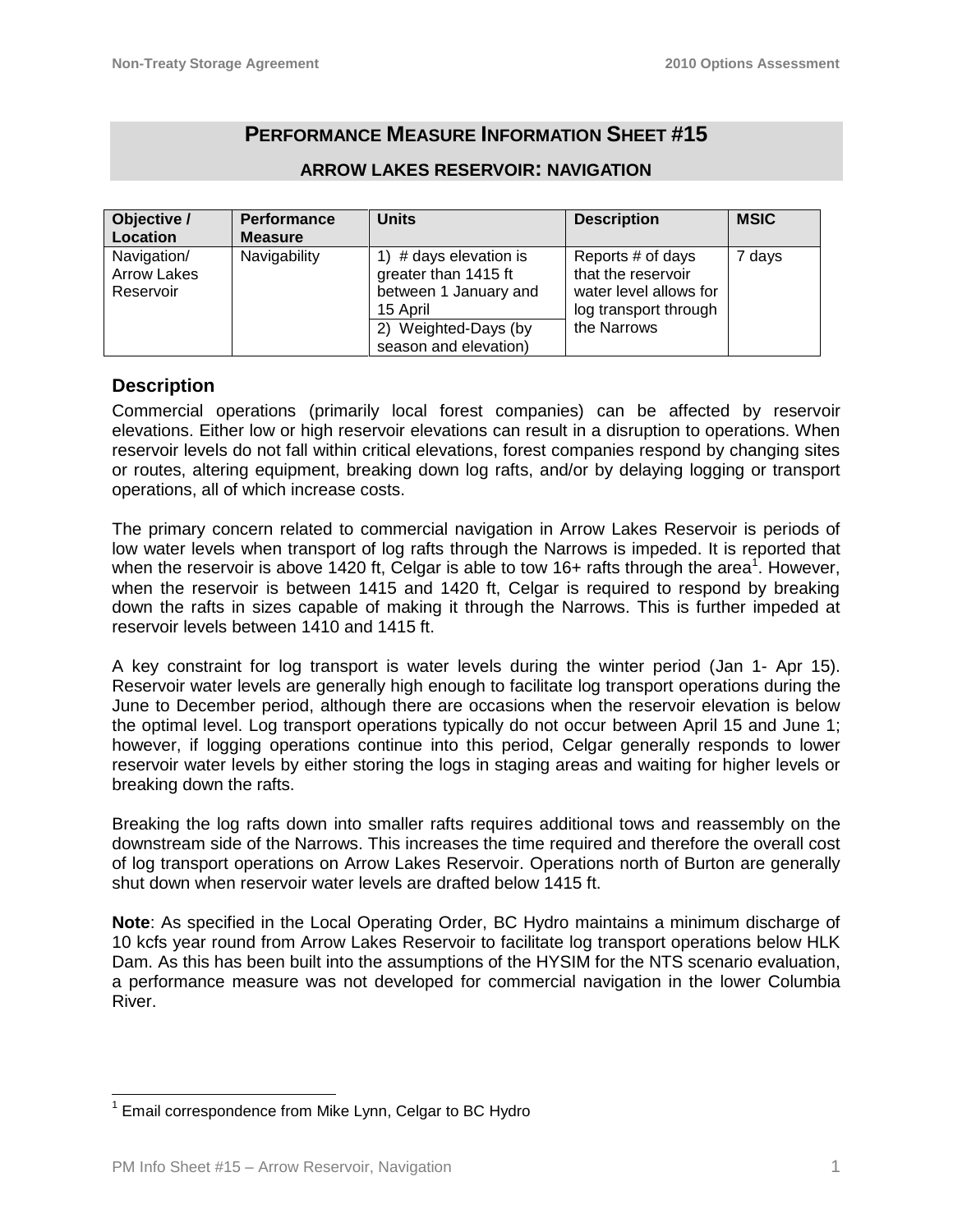## **Performance Measures**

The objective of maintaining navigability through the Narrow for the log transport operations was not considered during the Columbia Water Use Plan process. As a result, no performance measure was developed, and there are no former methods and models to apply to evaluate the NTS scenarios. Based on input from the Celgar representative, two separate parameters were developed for this analysis.

### **Parameter 1**

The first parameter mimics the approach used for the Arrow Soft Constraints by simply focusing on a key season and elevation threshold. From the above description, the key season selected is Jan 1- April 15, and a key elevation threshold selected is 1415 ft. This parameter emerged in discussion at the NTS Stakeholder Session #1.

### **Parameter 2**

The second parameter applies weights to both elevations and seasons to reflect the overall performance across the entire year. From the description above, the following logic is used to derive the weights:

- 1. Elevation weighting factors: Above 1420 weight = 1, below 1410 weight = 0, and each meter in between is scaled between these two points (i.e., 1419 is 0.9).
- 2. Seasonal weighting factors: Peak operational seasons weight = 1 (Jan 1 Apr 15, and Jun 2  $-$  Dec 31); Spring season weight = 0.25.

Elevation and seasonal weights are then multiplied together to develop a combined weighting factor (Table 1).

#### **Table 1. Selection of Navigation Weighting Factors by Elevation and Season<sup>1</sup>**

|                         |                   |              | <b>Seasonal Weight</b> |                  |                                |
|-------------------------|-------------------|--------------|------------------------|------------------|--------------------------------|
|                         |                   |              | Jan-01<br>Apr-15       | Apr-16<br>Jun-01 | <b>Jun-02</b><br><b>Dec-31</b> |
|                         |                   |              | $\mathbf{1}$           | 0.25             | $\mathbf{1}$                   |
|                         | Above 1420        | $\mathbf{1}$ | 1.0                    | 0.25             | 1.0                            |
| <b>Elevation Weight</b> | above 1415        | 0.5          | 0.5                    | 0.125            | 0.5                            |
|                         | <b>Below 1410</b> | $\mathbf 0$  | 0.0                    | 0.0              | 0.0                            |

<sup>1</sup> Weighting factors are interpolated for each week and each metre elevation band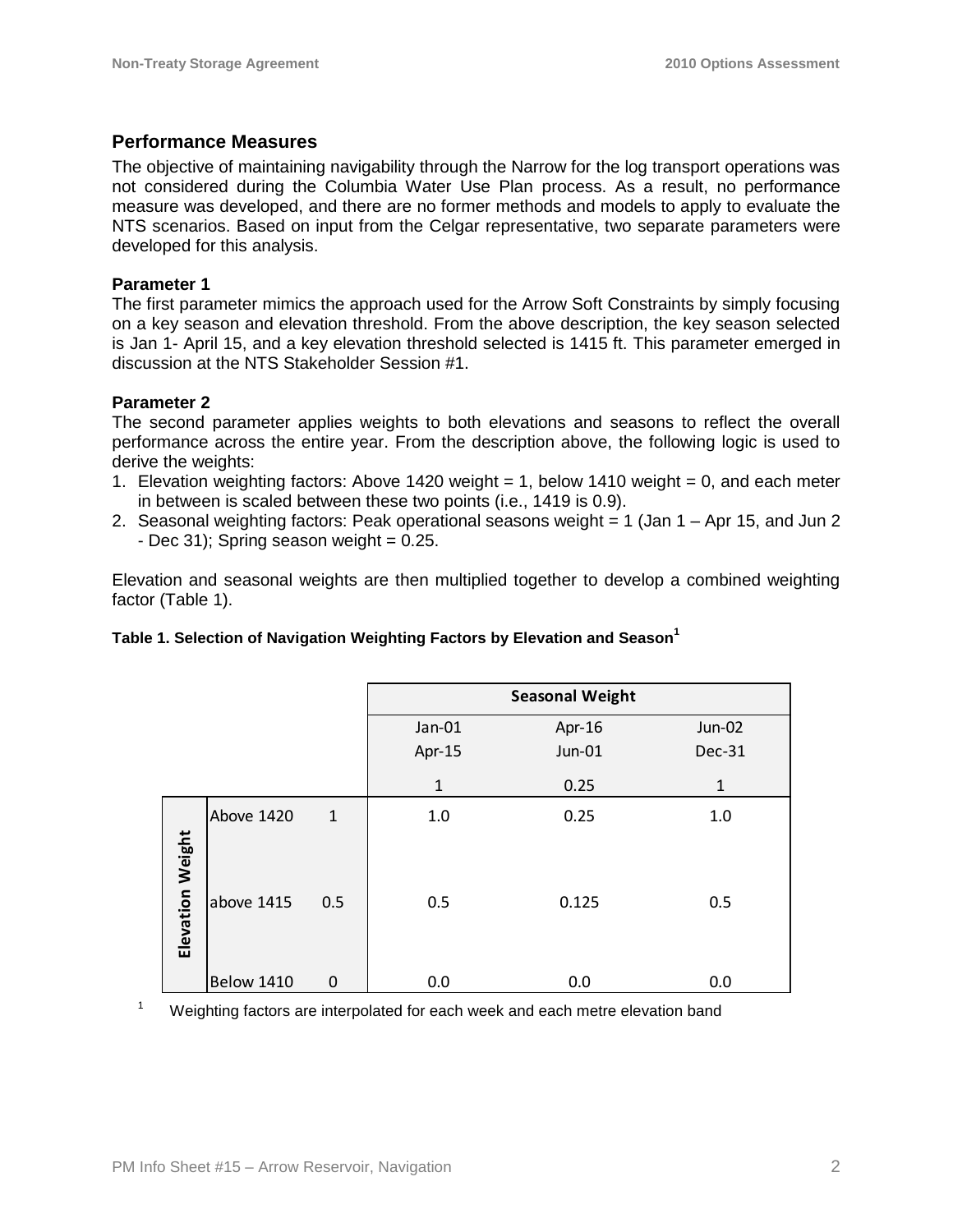# **Calculations**

For each scenario:

- 1. Assemble the daily simulated results for reservoir elevations over 60 years (derived from HYSIM 1940-2000; Figure 1) for each scenario.
- 2. Parameter (1): Count the number of days between January 1 and April 15 when the reservoir elevation is greater than 1415 ft.
- 3. Parameter (2): Calculate the annual Weighted-Day by sampling each day against the combined weighting factors (Table 1) and summing over the year.
- 4. Summarize all statistics (Figures 2 and 3).



**Figure 1. HYSIM Simulated Arrow Lakes Reservoir elevations. Median over 60 years showing the preferred elevation ranges for commercial navigation**

## **Key Assumptions and Uncertainties**

- Each scenario is simulated using the same set of system constraints, input assumptions (e.g., load forecasts) and historic basin inflows (1940 – 2000).
- Assumes that the weightings applied to the preferred elevation ranges and operational seasons are accurate.

## **Results**

Regardless of the approach taken, the modeling results reveal the same pattern. When considering the mean, median and  $10<sup>th</sup>$  percentile statistics, Scenario D (no NTS) would provide a significantly greater number of navigation days for commercial operators on Arrow Lakes Reservoir than the "with NTS" scenarios (A, B and C).